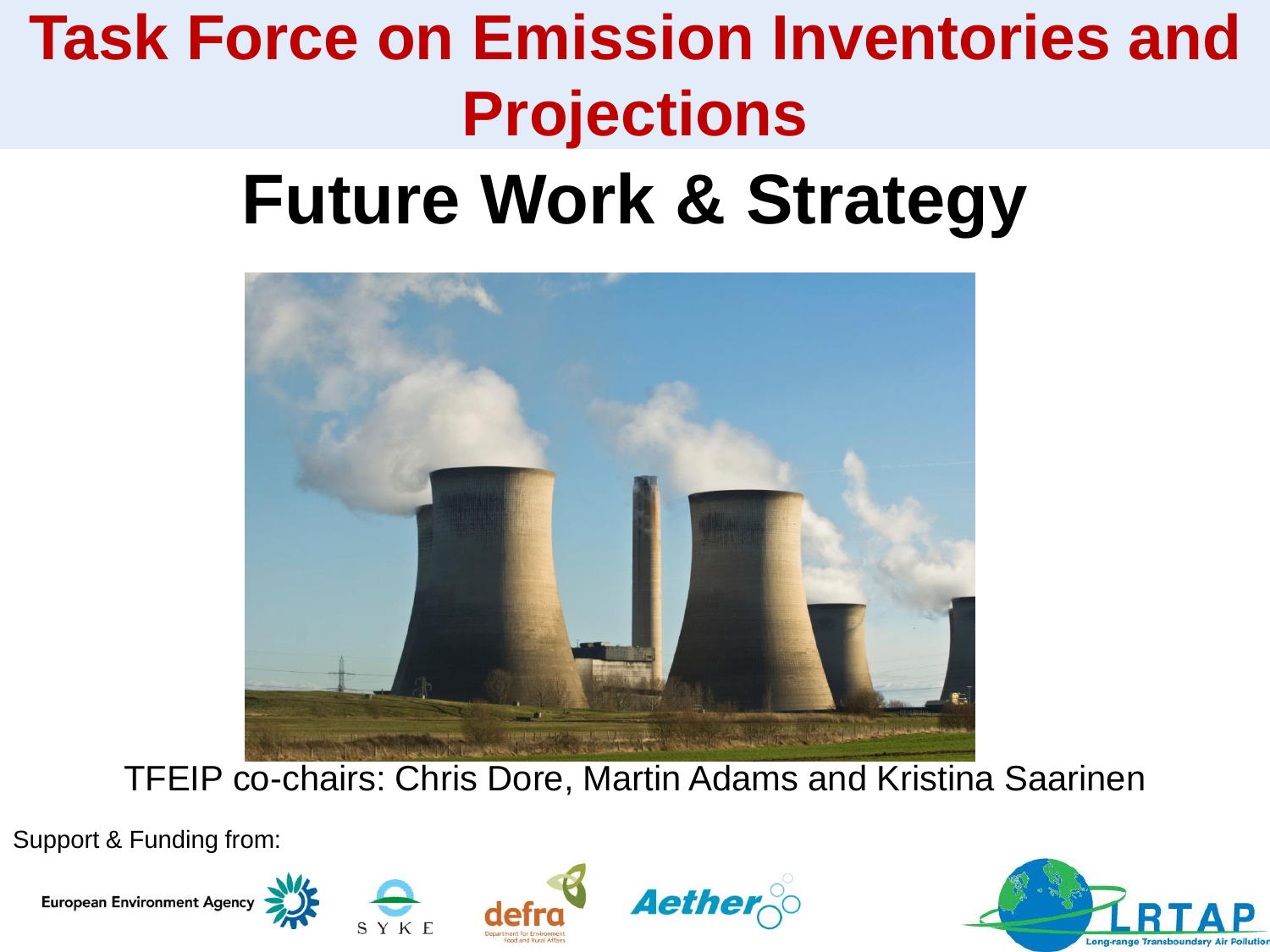# **1. Standing Items**

- Support/co-ordination
- Annual Meeting
- **Communications**
- EECCA outreach
- **1. Review of reporting templates 2. Guidebook update in 2018-2019**

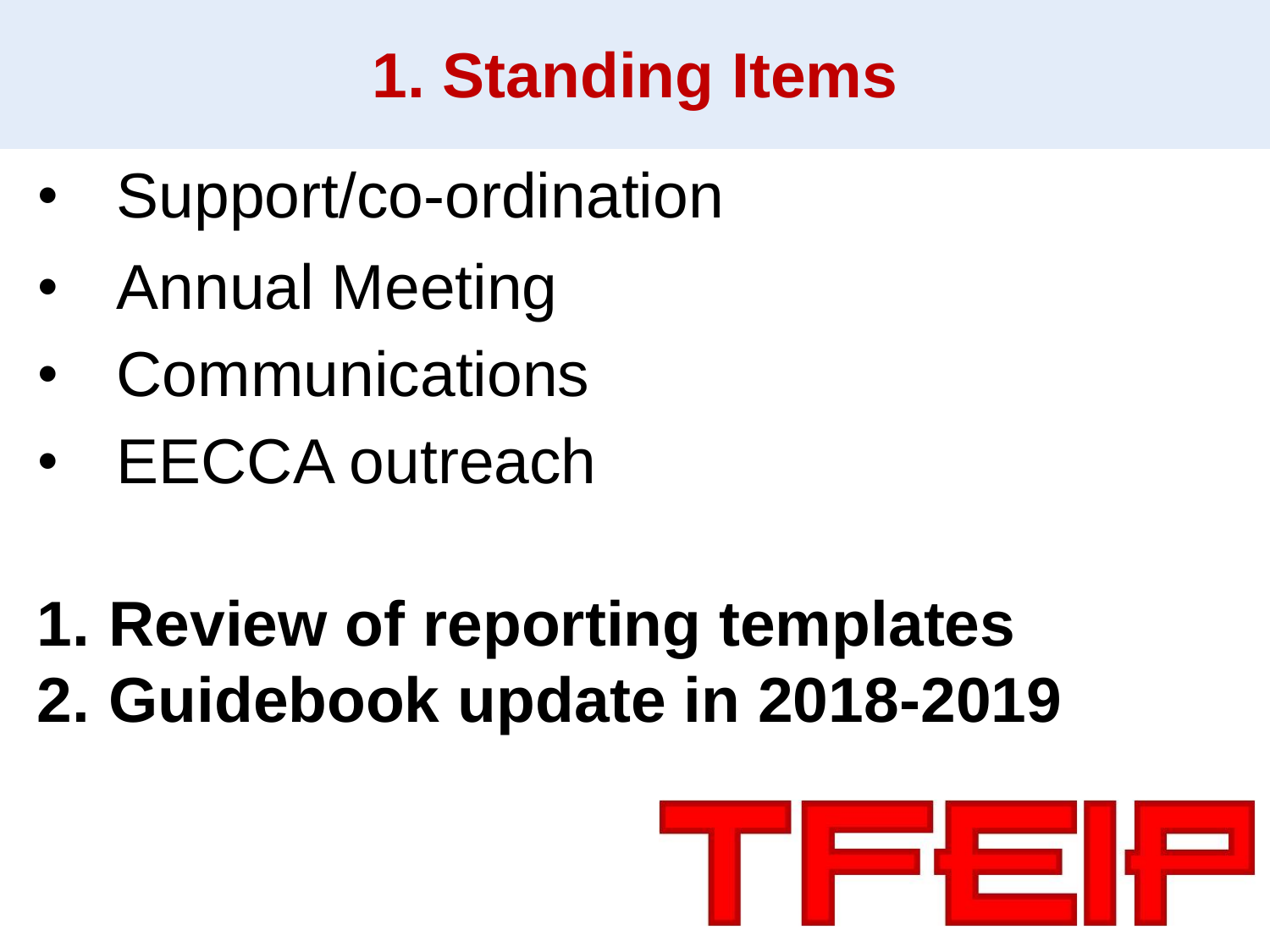## **2. PRG Priorities and Workplan I**

## **PM Condensables & semi-volatiles**

- Confirm TFEIP proposal
- TFMM leading the technical work

# **Supporting Ratification of Gothenburg**

• Support for ECCA countries (and others) - completeness, gridded data, projections etc.

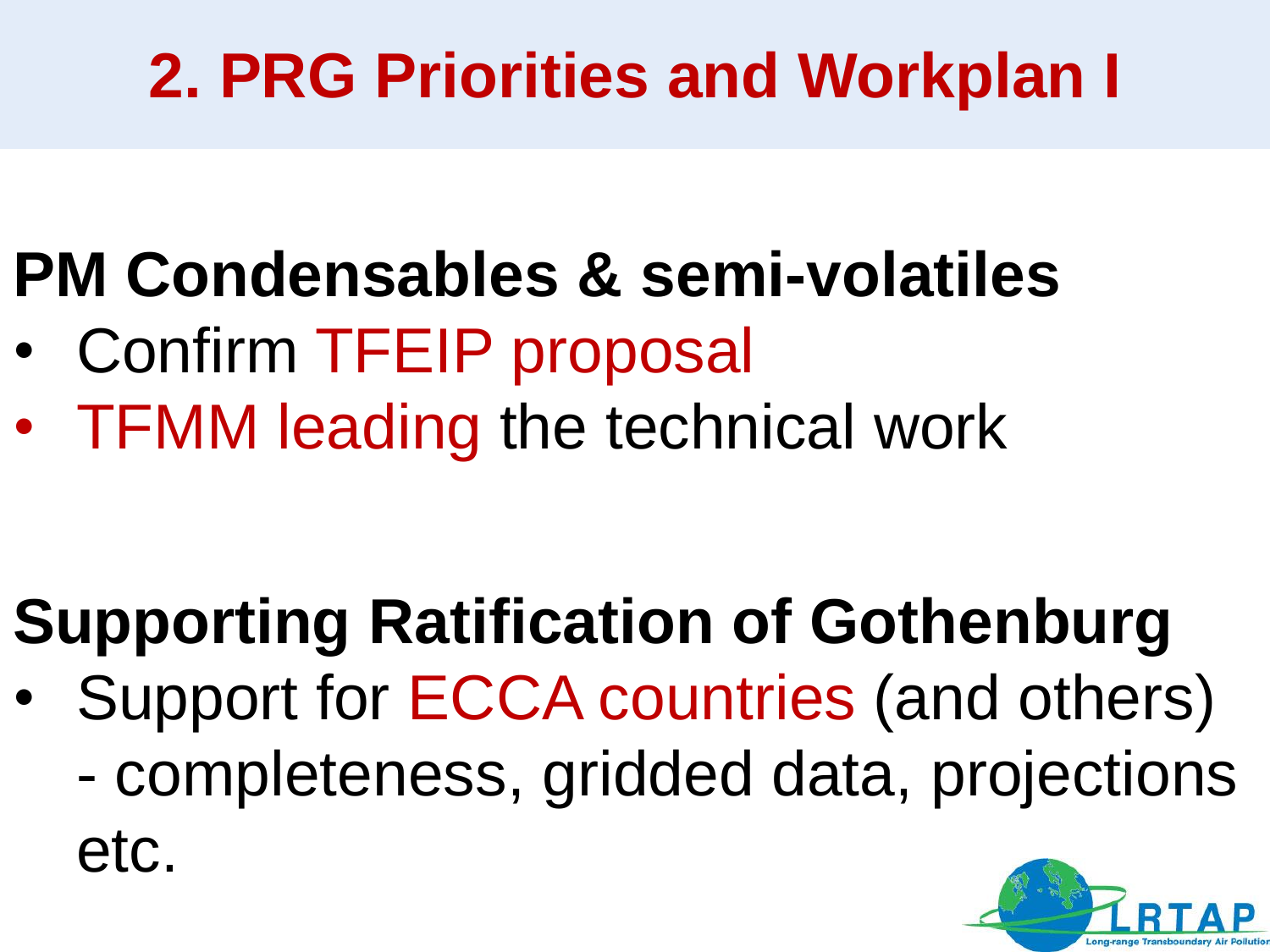## **2. PRG Priorities and Workplan II**

# **Strengthen Links with Other Groups**

- MSC-W, MSC-E (verification studies),
- TFIAM (projections)
- UNFCCC, CCAC (BC), Arctic Council, Stockholm, Minimata…

# **Uncertainties** in inventories

• New methods need to be developed

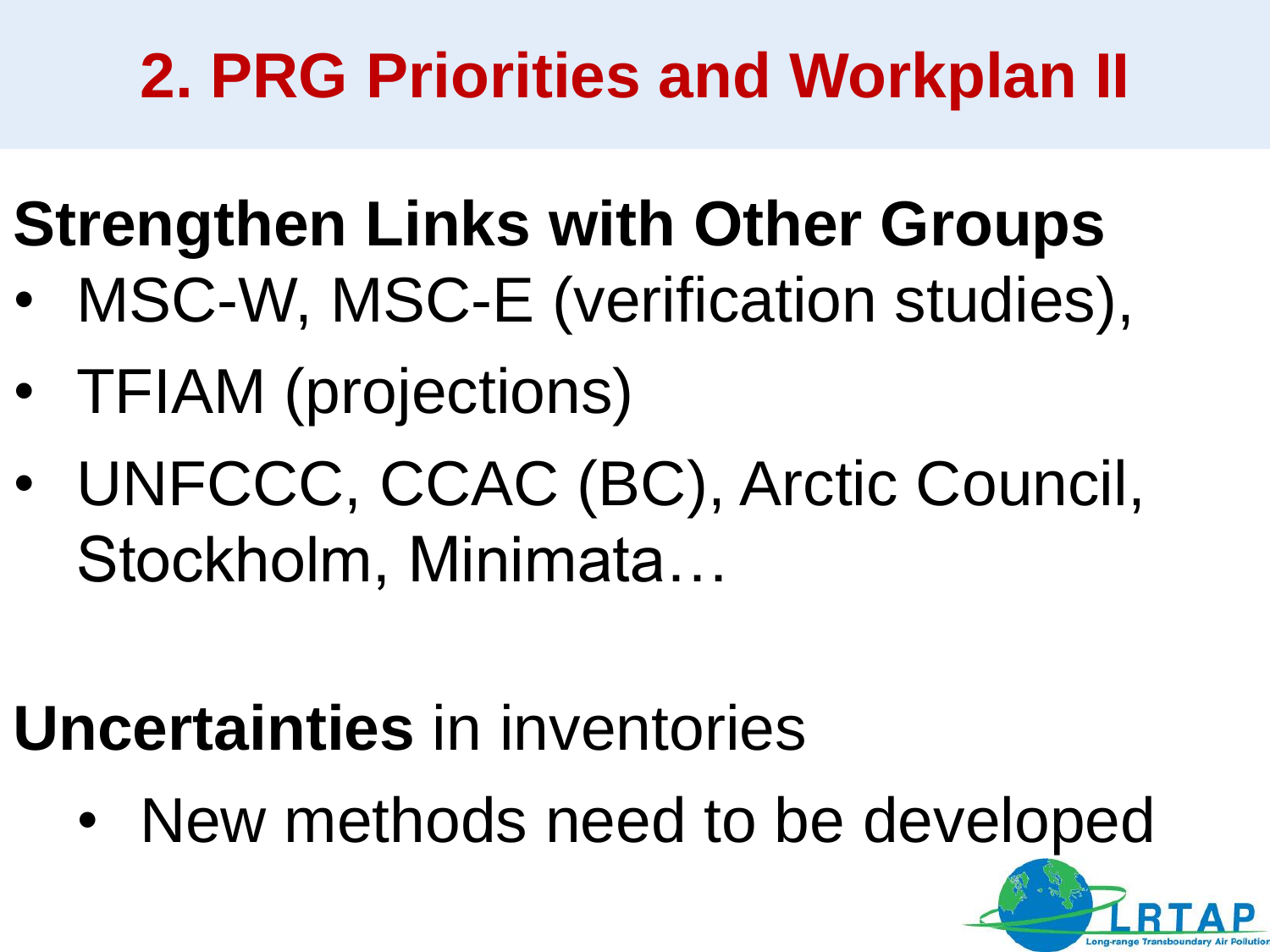## **3. EMEP/EEA Guidebook Update**

#### **Update in 2018 - 2019**

- No EC project this time
- Funding from other sources



### **Funding Model**

Current set up does not work well. Guidebook is an "anomaly" within EMEP.

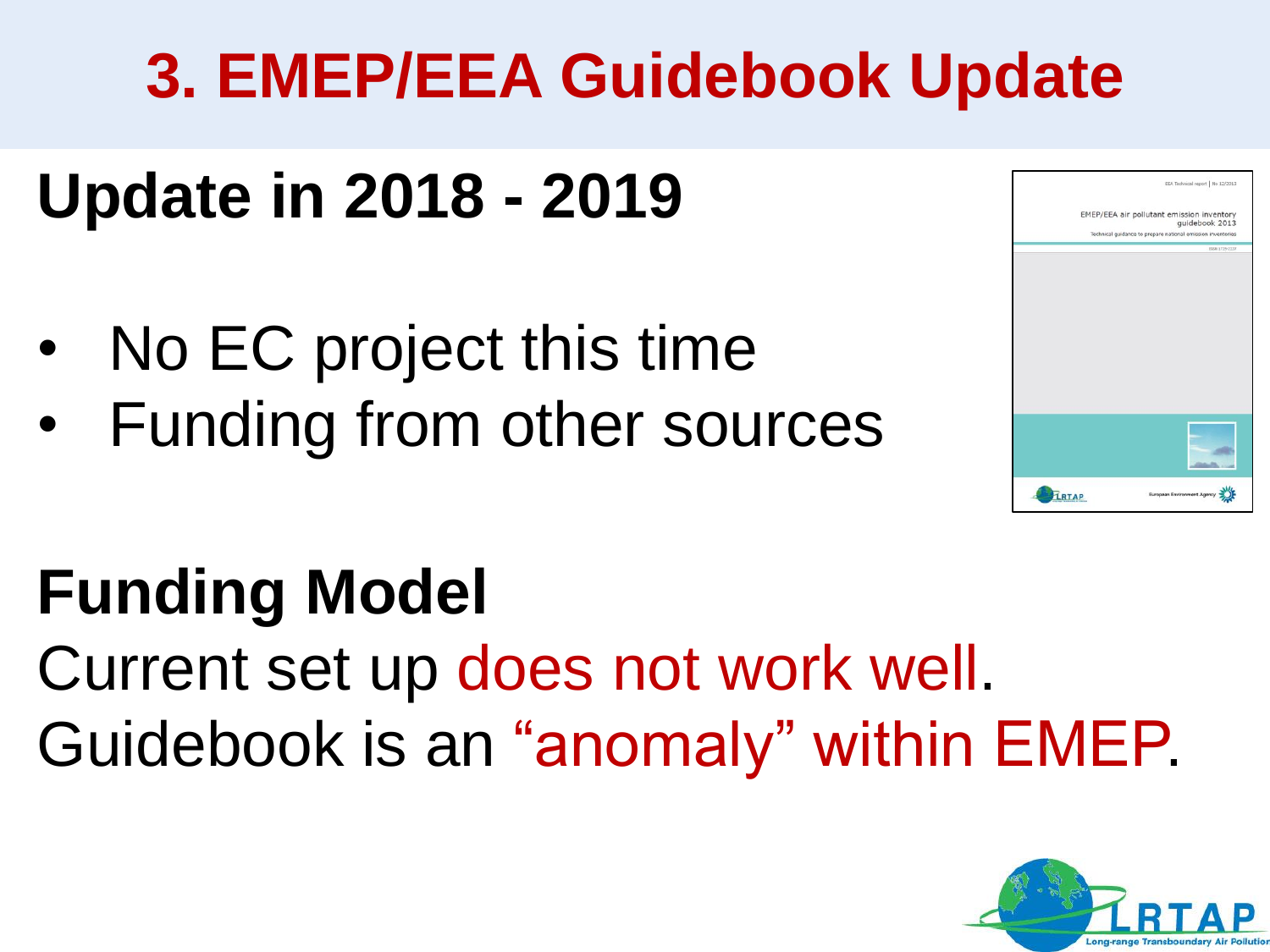### **4. Strategy and Recap I**

- **Standing Items**  OK
- **No Tier1 for Key Sources** via review process
- **Guidebook update**  some funding, need a new funding model, long-term planning.
- **Condensables** re-confirm proposal from TFEIP, support TFMM